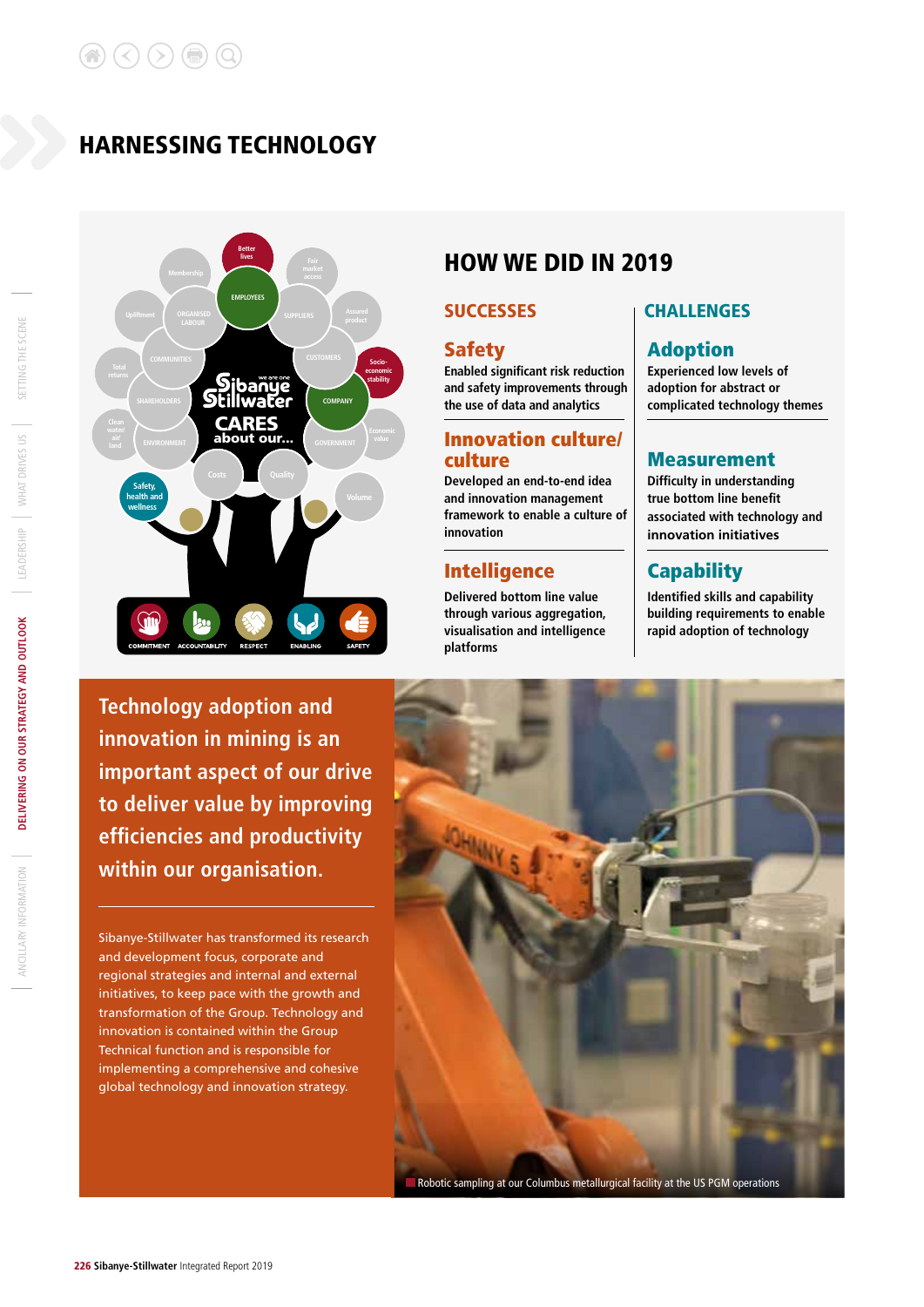The technology and innovation strategy has been fully aligned with the safe production strategy:

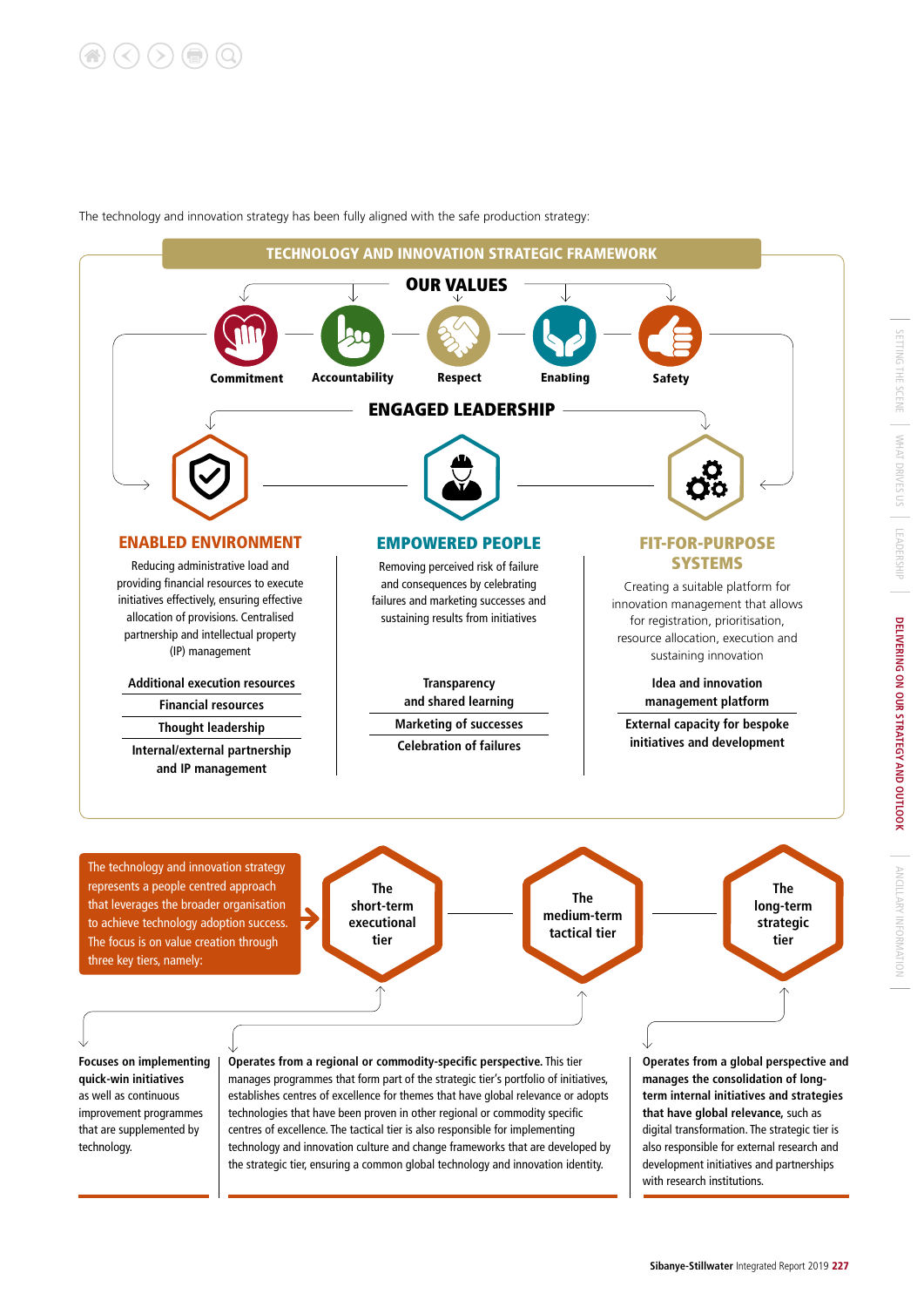# **HARNESSING TECHNOLOGY CONTINUED**

### DIGITAL TRANSFORMATION

The vision of Sibanye-Stillwater's digital transformation initiative is to enhance value creation through digitalisation to create a prescriptive data-driven organisation, effective in the safe, sustainable and responsible extraction and beneficiation of our resources.



Digital transformation is a unique and key strategic technology pillar that is applicable to all aspects of the Group. As such, a dedicated functional and governing executive sub-committee, comprised of relevant representation from Group technical, shared services, the SA and US operations, was established. The digital transformation executive-committee supports the digital transformation initiative and is resourced with an agile, multi-disciplinary team, sponsored by the Group executive committee, that focuses on value realisation across the mining value chain and ancillary support functions.

During the establishment of the digital transformation initiative, it became apparent that there was significant value in leveraging external expertise to fast track ideation and prioritisation of key strategic aspects of the initiative. Consequently, Sibanye-Stillwater established an advisory panel of globally renowned disruptors from various industries and institutions. The value contribution of the advisory committee was immediate, with members accelerating our internal understanding.

Key to our digital transformation strategy, and in preparation for the fourth industrial revolution, we are investing significantly in establishing a suitable base with which to leverage the concept of big data, as well as integrate the various technologies associated with the revolution.

To understand and demonstrate the achievable value creation through digital transformation, we have partnered with South African company, DataProphet, to implement an artificial intelligence (AI) powered plant optimisation system. AI is used to extract value from historical data and optimise manufacturing and mineral processing plants. On processing the data, the solution creates a learnt digital twin of the plant and can deduce the entire process from the equivalent of

hundreds of years' worth of institutional knowledge embedded in the data. Optimum operating patterns are identified from the historical data and used to prescribe actions based on the current operating characteristics of the plant. These prescriptions are provided within the context of a systemwide view which takes into consideration upstream and downstream processes. The result is a reduction in variation and improved plant metrics through optimised and unified operations. Preliminary indications suggest that, when applied, a potential recovery change of between 1.5% and 3% is achievable with no significant amendments to other quality parameters. This translates to a commensurate improvement of ounces produced through treatment of the same volume of mined ore.

### INNOVATION CULTURE FRAMEWORK

Concurrently with, and partly as an enabler to, our technology and innovation strategy, we are building an innovation culture framework, supported by an idea and innovation management process, with the aim of establishing a way for people's ideas to be heard, enhanced through collaboration with the broader organisation, elevated and funded and thus benefit the business. These ideas are not limited to technology and digitalisation but can also be general innovation and new ways of working.

The framework's idea and innovation management process is designed to be a collaborative and democratic process that empowers and enables the broader organisation through the use of fit-forpurpose systems. Implementation of the idea and innovation management platform began in early 2020, starting with integrated shared services, to be followed by the operations. The process is designed to encapsulate both bottom-up innovation as well as top-down direction in the form of innovation challenges which are designed by various levels of management, aligned with key challenges and strategic goals and posed to the broader organisation.

Combined cultural and technological experiments have been conducted to see if, once the barriers to entry into the technological arena have been removed, particularly costs and administration, teams would take up the innovation challenge. Outcomes of the experiments have been positive, with large interdisciplinary teams working together and implementing concepts that are valuable to the company.

### KEY TECHNOLOGY INITIATIVES

As part of the digital transformation initiative, the team identified significant opportunity in increasing overall equipment effectiveness (OEE) by using information that resides on numerous digital systems installed on fixed and mobile machinery. Machine telemetry and qualitative data are gathered and routed to a central database where this is aggregated and analysed. Through various forms of analysis and modelling, the effectiveness and associated productivity of a specific, or sets of, machinery, can be determined and potential improvement opportunities identified. In the case of fixed plant machinery, new operating and maintenance paradigms can be established that improve performance and reduce cost. In the mining environment, the analysis can be used to optimise extraction methodologies and processes, optimise logistics, increase asset utilisation, reduce cost and improve production. In both instances, potential changes can be assessed prior to implementation with a relatively high level of confidence, reducing the risk that significant changes may impose on an otherwise stable process.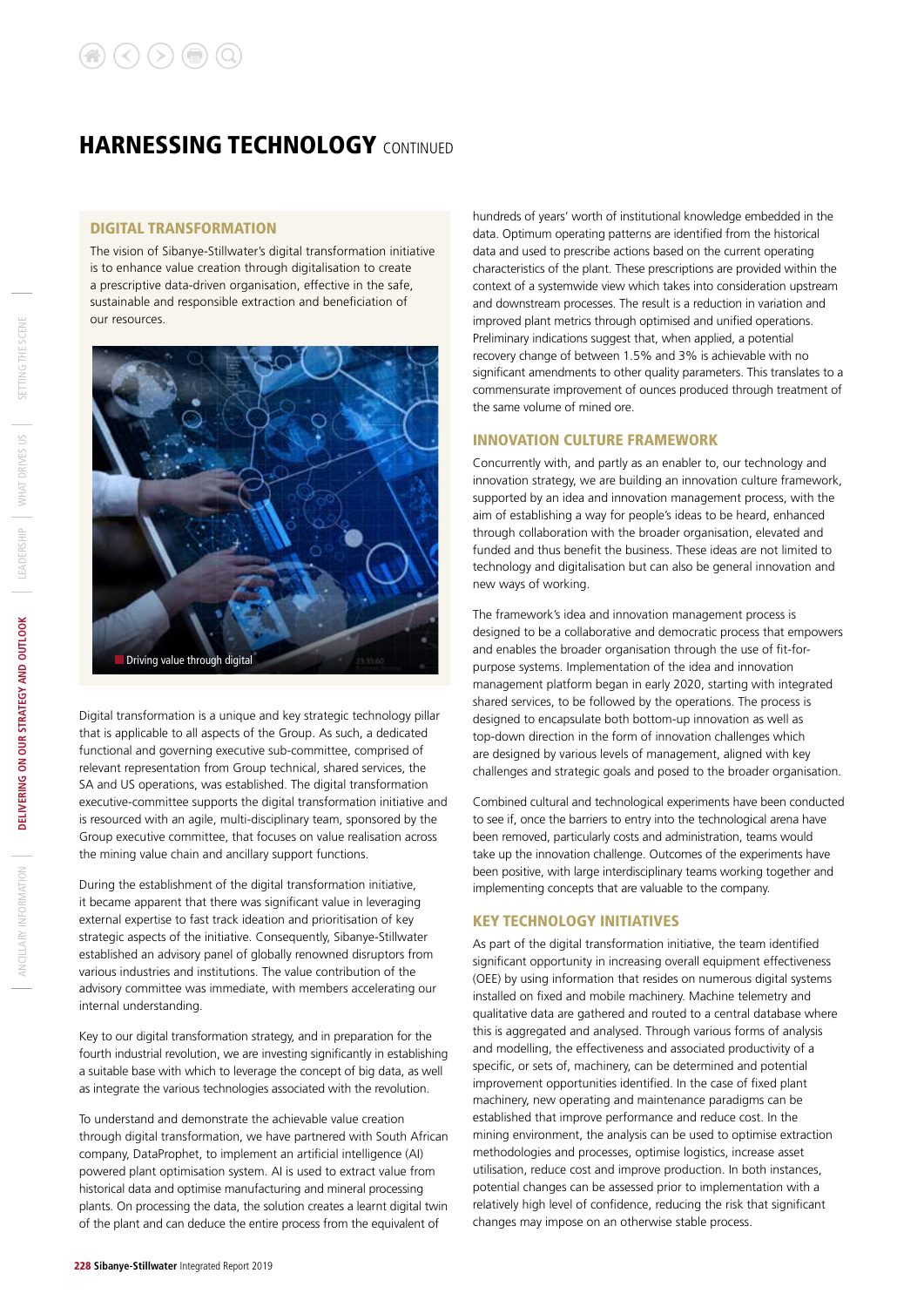# $(\langle \rangle (\rangle) (\exists)$  (C

Three separate initiatives were implemented in 2019, the primary objectives of which were to understand and demonstrate the practicality, applicability and potential value of the concept and enabling technology. The intended focus areas and initiatives are as follows:



### 1. OVERALL EQUIPMENT EFFECTIVENESS:

Visualising key productivity and telemetry data in order to enable improved utilisation and effectiveness of trackless mobile machinery and production improvements in a mechanised mining environment.

### 2. LOGISTICAL OPTIMISATION:

Using telemetry and behavioural data to optimise the use and improve the safety of locomotives within the gold segment.

### 3. OPTIMISED METALLURGICAL PROCESSING:

In partnership with the aforementioned, DataProphet, improving plant production and quality through the use of historical data and deep learning to extrapolate revised operating recipes and models based on historical positively anomalous performance.

### RESEARCH AND DEVELOPMENT PARTNERSHIPS

### **Mandela Mining Precinct**

The Mandela Mining Precinct (MMP), an outcome of the governmentsupported Mining Phakisa process, and previously referred to as the Mining Precinct's Innovation Hub, was opened in September 2018. The MMP creates a space for researchers from various institutions and organisations to collaborate and work together. The function of the precinct is to co-ordinate research activities towards the revitalisation of South Africa's mining operations through the development of nextgeneration mining systems.

Sibanye-Stillwater participates in the MMP's six steering committees, which meet quarterly and the innovation team, which meets three times a year.

### **Sibanye-Stillwater Digital Mining Laboratory**

The Sibanye-Stillwater and the University of the Witwatersrand (Wits) Mining Institute's (WMI) Digital Mining Laboratory (DigiMine) was launched in 2018. DigiMine is a 21st century state-of-the-art mining laboratory and post graduate research entity. The aim of the laboratory is to make mining safer and more sustainable using digital technologies.



All three initiatives were successfully implemented, yielding extremely positive results and initial analysis respectively:

- 1. Potential machine use and associated production improvement potential of 8%-10% through the aggregation and visualisation of telemetry and production data on mechanised mining machinery.
- 2. Behavioural interventions resulted in further reductions in locomotive related injuries (about 70% fewer in 2018 and a further 25% fewer in 2019) as well as a sustained locomotive related fatality free period of two years, building on past enabling interventions that were implemented in 2018. Vehicle telemetry data aggregation established and stabilised enabling further analysis into fleet and maintenance optimisation.
- 3. Potential concentration recovery improvement of 1.5%-3% without compromising grade in a 4E PGM concentrator.

The DigiMine collaborative effort between the Wits Mining Institute and Sibanye-Stillwater is funded under two separate agreements of R12.5 million (2015 – 2017) and R15 million (2018 – 2020) respectively. The funding supports fundamental and applied research efforts within DigiMine and provides for student support and infrastructure upgrades in the Wits Mining Institute.

To date, the WMI has given vacation work opportunities to 37 undergraduate students, 13 postgraduate students graduated with a Master's degree, and five PhD candidates graduated with a doctorate. In addition, 32 journal and conference research articles were published – many of which are international. Due to this high impact, WMI staff and students receive regular invitations to speak and share ideas on leading practices for 21st-century mining. This is more than a significant contribution to Professor Habib's objective to increase the University's research output and would not have been possible without the support of Sibanye-Stillwater.

Sibanye-Stillwater is providing DigiMine with an additional R10 million in funding annually from 2019 to 2021, over and above an original commitment to the project.

ANCILLARY INFORMATION

ANCILLARY INFORMATION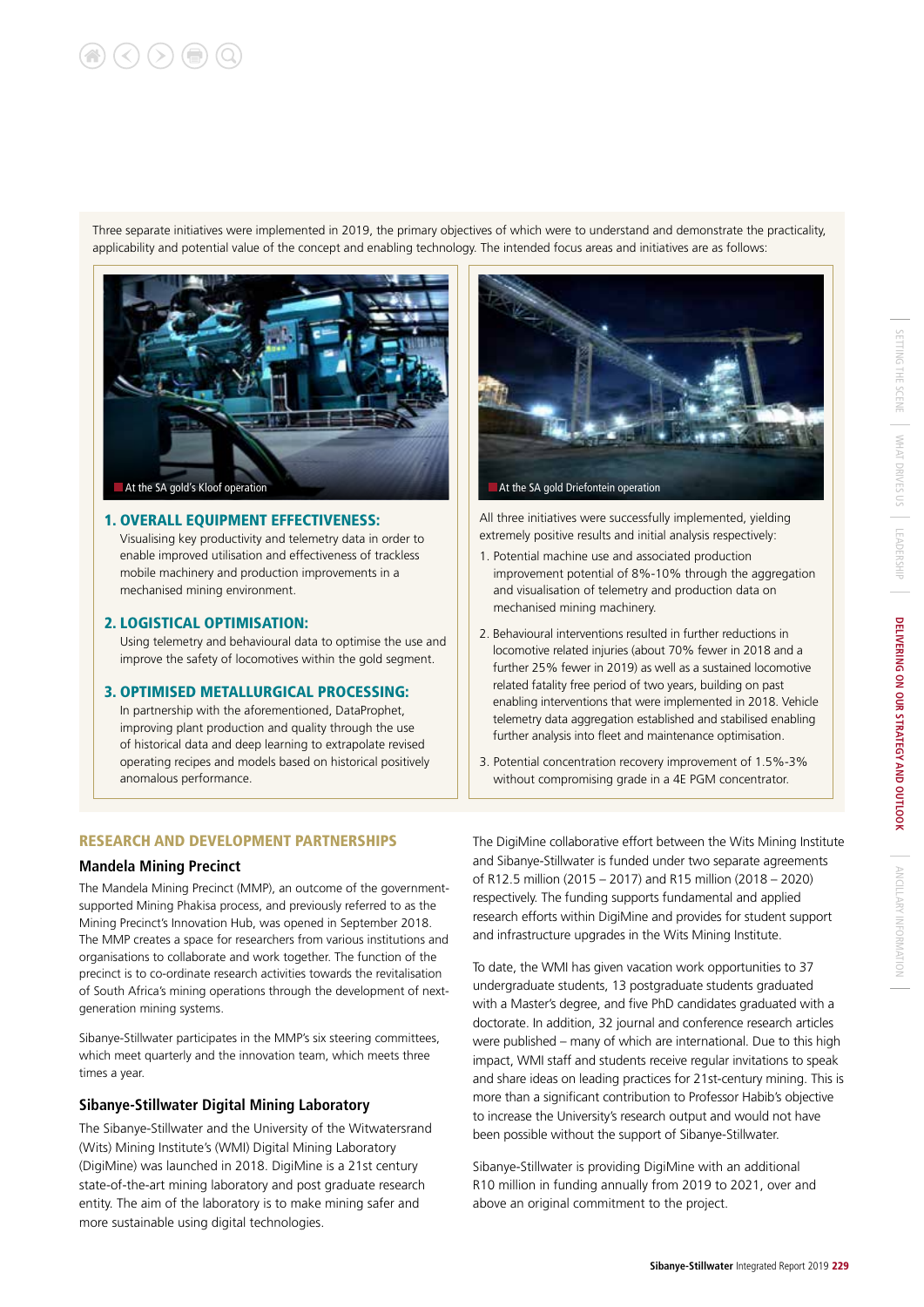# **HARNESSING TECHNOLOGY CONTINUED**

Annual funding under this agreement is being directed to five core focus areas, progress in which is described below:

| <b>DigiMine core focus</b><br>areas                                                                                                                       | Progress in 2019                                                                                                                                                                                                                                                                                                                                                                     |
|-----------------------------------------------------------------------------------------------------------------------------------------------------------|--------------------------------------------------------------------------------------------------------------------------------------------------------------------------------------------------------------------------------------------------------------------------------------------------------------------------------------------------------------------------------------|
| Fast-tracking of WMI-<br>initiated technologies<br>and prototypes<br>through DigiMine,<br>in partnership with<br>the Wits Siemens<br>Solutions Laboratory | Identified, scoped and workshopped<br>three specific projects, which focus<br>on applying digital technology and<br>analytics to conventional problems like<br>rock mass management, ventilation,<br>tailings. A review of a further three<br>projects is ongoing.                                                                                                                   |
| Fast-tracking of mine<br>seismicity research                                                                                                              | Integration has taken place with the<br>school of geo-science (Wits). We are<br>establishing a database of all seismic<br>events over an extended period.<br>Deep learning will be applied to that<br>information to see if any patterns can<br>be identified.                                                                                                                       |
| Enhancing the<br>sustainability of the<br>WMI and DigiMine                                                                                                | A fund has been established into<br>which R1 million is deposited per<br>annum.                                                                                                                                                                                                                                                                                                      |
| Enhancing the<br>delivery structure<br>for the research and<br>development agenda                                                                         | A head of DigiMine has been<br>appointed, and administrative help<br>engaged.                                                                                                                                                                                                                                                                                                        |
| The creation of the<br>Sibanye-Stillwater<br>Health and Safety<br>DNA project                                                                             | Planning was completed and a<br>pilot site identified. Deployment<br>commenced in the last quarter<br>of 2019. Different methods of<br>onboarding have been examined, with<br>the aim of embedding safety from the<br>day of engagement. The development<br>of phone applications is taking place<br>as part of investigations into how best<br>to deliver safety training material. |

### **Establishing training facilities at University of Johannesburg**

Sibanye-Stillwater has also made the same two investments into the University of Johannesburg's mining engineering faculty, which is being used to establish complimentary infrastructure that supports Sibanye-Stillwater's long-term research and development strategy. A virtual reality training simulator is being built that will support the development of 21st century mining graduates by giving them a real-world experience without the need to go to a mine.

### OUTLOOK AND FUTURE FOCUS FOR TECHNOLOGY

Sibanye-Stillwater's key focus in the near term will be the following:

- 1. Implement, embed and sustain the innovation culture framework and supporting infrastructure in order to enhance organisational ability to adapt to, and, adopt disruptive and value enhancing technology at scale as well as capitalise on the collective intelligence of the organisation.
- 2. Embed, sustain and expand on initiatives that demonstrated value during 2019.
- 3. Continue research and development in order to understand emerging technology themes and trends and pursue new opportunities.
- 4. Continue to support partner entities and institutions and develop new relationships and partnerships.

Our medium term focus will be on further developing our technology and innovation strategy to include new research, development and implementation models that enhance the sustainability of the initiative as well as the broader organisation.

### INFORMATION AND COMMUNICATION TECHNOLOGY

The governance and management of information and related communication technologies (ICT) have become increasingly critical as our dependence on the use of technology to share and collect information has increased. See Corporate *governance* page 78 for more information on the governance and management of ICT.

In 2019, the integration of the US operations ICT infrastructure into the corporate ICT architecture was completed and we are now operating as one Group function. The ICT Group structure was redefined to prioritise core focus on digital enablement. ICT established the Digital Innovation Hub, that aims to align technology with our business goals, enabling a contribution to Sibanye-Stillwater's strategic objectives.